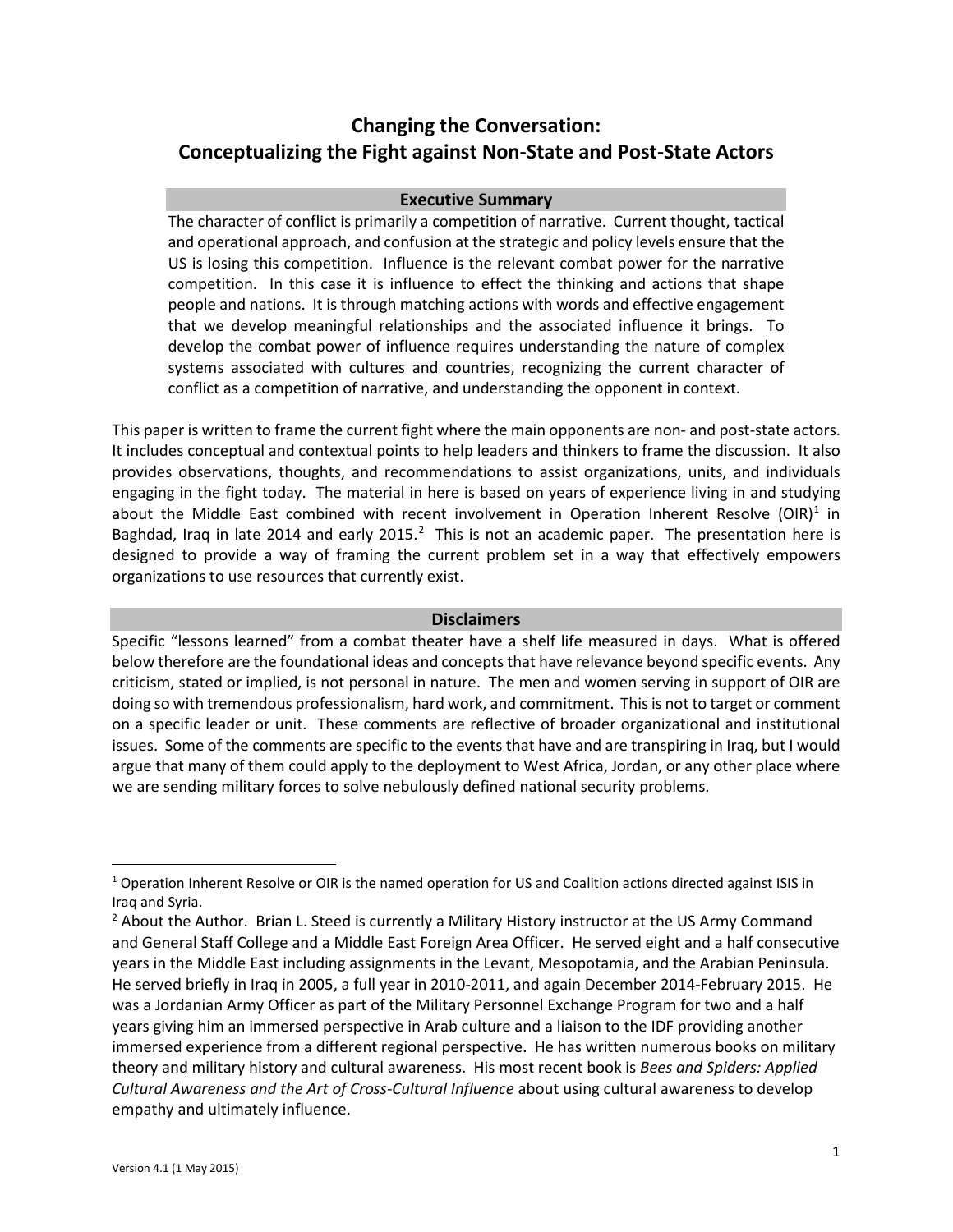## **Introduction**

Despite what is heard on the Sunday morning talk shows, Da'ash $3$  is not an aberration from history. It falls in the group of brigands, organized criminals, terrorist organizations, non-state actors, and now the post-state actor. Da'ash is the latest version of an arc of opponents to civilization. They are the current epitome of a Robber Culture. Robber Cultures focus on violence and asset acquisition – killing and stealing. The particular Robber Culture with which we are currently engaged adds to the standard violence a religiously motivated ideological justification. They are a post-state actor and they characterize their violence within a narrative space. They are a threat to civilization, but fighting them ignorantly poses an even greater threat to the civilization in the countries where the battles rage. This paper hopes to address some of that ignorance.

In late 2014 an invitation was extended for officers from Fort Leavenworth to assist the deployed division in Iraq as staff planners. At the time I was teaching an elective course on the history of the Global War on Terrorism which included the rise of ISIS. The course included material on US mistakes with respect to understanding the region, the opponent, and the narrative. I left to go to Iraq because I believed that we were fighting ISIS (Da'ash) incorrectly and that we (the US military) did not know that. After about three weeks in country and after I spoke with people across the US Department of Defense (DoD) and interagency organizations represented on the Embassy-Baghdad compound I confirmed that we were fighting the enemy incorrectly and that most everyone I spoke with knew it.

This leading observation causes me to ask the question: what does this mean for the US Army (or more generally, the military) as an institution and as an organization? If middle and senior management and leadership believe that the existing path undertaken will not result in the end state outlined by senior leadership then why are we still pursuing that path? Or, how can middle management affect the path to change course to better achieve desired end states?

## **What are we (American Citizens, the USG, DoD, etc.) missing most?**

The nature of threat indicators and warnings is that the observer can deduce intent from the actions observed. Otherwise any given action may be innocuous. Determining intent is one of the key failures in the intelligence collection since 11 September 2001. Understanding intent requires understanding the opponent in the complexity of context and the narrative for the conflict underway.

Much of the interpretation of events happening in Iraq, in specific, and against ISIS, in general, was and is being done through an American interpretative lens. Meaning, we see events and determine the intent based off what we would intend if we were to be doing the same things. Sometimes this may be accurate, but in many cases it is not. What follows below is a different lens to view the same events and possibly come to more relevant and useful conclusions about the opponent and the proper response to them.

**Cobb:** What is the most resilient parasite? Bacteria? A virus? An intestinal worm? … An idea. Resilient. Highly contagious. Once an idea has taken hold of the brain it's almost impossible to eradicate. An idea that is fully formed - fully understood - that sticks; right in there somewhere.

# *Inception* (2010)

**Sextus:** You can break a man's skull. You can arrest him. You can throw him into a

<span id="page-1-0"></span><sup>3</sup> Da'ash is used here rather than DA'ISH for pronunciation purposes. It is well known that DA'ISH is an acronym for the Islamic State in Iraq and al Sham based using Arabic letters. The problem is that the spelling with the letter "I" leads to mispronunciations of "Da'eesh" which is incorrect. ISIS and Da'ash will be used interchangeably throughout this paper as one is simply the English translation of the other.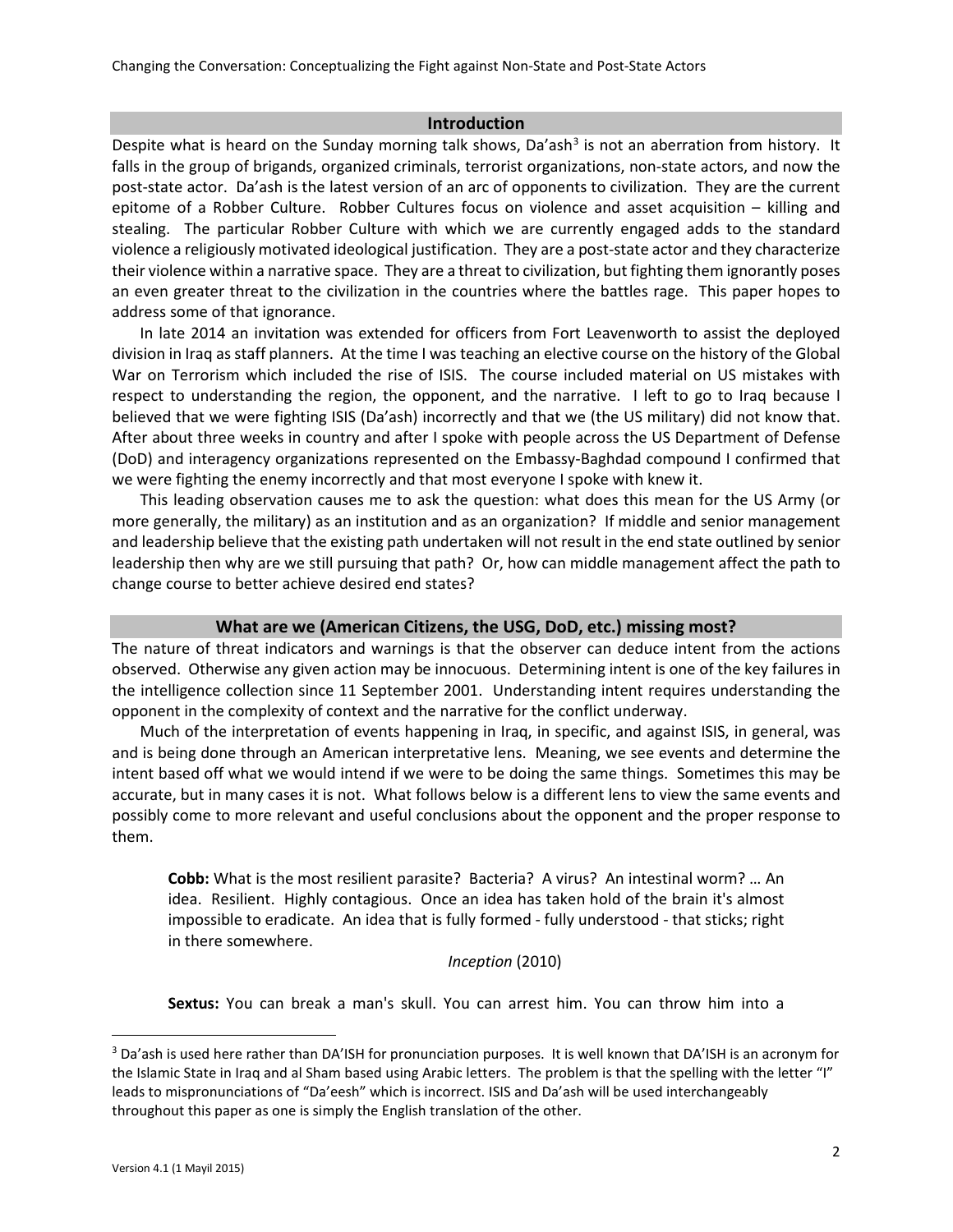dungeon. But how do you control what's up here? [*taps his head*] How do you fight an idea?

**Messala:** Sextus, you ask how to fight an idea. Well, I'll tell you how... with another idea! *Ben-Hur* (1959)

#### **Narrative – competition of narrative**



Historically armed conflict was based on a competition of violence – whoever won the competition of violence won the war. This held true regardless of the results coming from an ancient battlefield with the clash of phalanxes or legions or a modern battlefield with the firepower of rifles, artillery, and aerial delivered ordnance. The character of war has changed to being a competition of narrative. In neither case is violence or narrative exclusive – this is really a question of emphasis or dominance. The "decisive operation" on the current Middle Eastern battlefield is narrative. Violence is still a critical portion of armed conflict, but it serves a subservient and supporting role only. Da'ash and others use violence primarily to communicate, confirm, or advance their

narrative.

This argument runs counter to prevailing US military culture and doctrine which emphasizes kinetic targeting and effects as the means of achieving stated ends. This ignorance of the power of the narrative causes US leaders to look incompetent to host nation counterparts and ineffectual in the ways and means employed to regional partners and competitors.

Narrative has numerous uses. In the context used here it includes both permanent and transient narratives. Permanent narrative begins with the first instruction provided to a child. It includes customs, religion, culture, biases, mythology, prejudices, accepted truths, and other permanently shaping means of filtering ideas and perceiving information. The transient narrative includes news, rumor, information, entertainment, conspiracy theories, and other time sensitive means of information or data flow. When a person receives new information that has potential impact on the narrative then that information is filtered through the permanent narrative. Does it challenge or confirm the narrative? Based on the answer and based on the individual's experience and the flexibility or permeability of the permanent narrative filter, the transient narrative information will either be accepted or rejected. If accepted it may slightly adjust the narrative and if rejected it maintains the existing narrative's permanence. Transient narratives are accepted when they reinforce foundational narratives. They are rejected when transient

information challenges foundational narratives and is then seen as subversive. This leads to the information being discarded as impure/sinful.

Several examples of narratives currently playing out in Iraq are provided below. One is provided here to illuminate the point. The most popular narrative in Iraq in early 2015 was that the US created and was then supporting Da'ash in combat operations. For the average American soldier this was ludicrous. The US permanent narrative includes concepts of freedom, justice, separation of church and state, and humanitarian behavior. What Da'ash stands for, as popularly communicated in US media and amongst US service members, all run counter to this US permanent narrative and thus this transitional narrative is

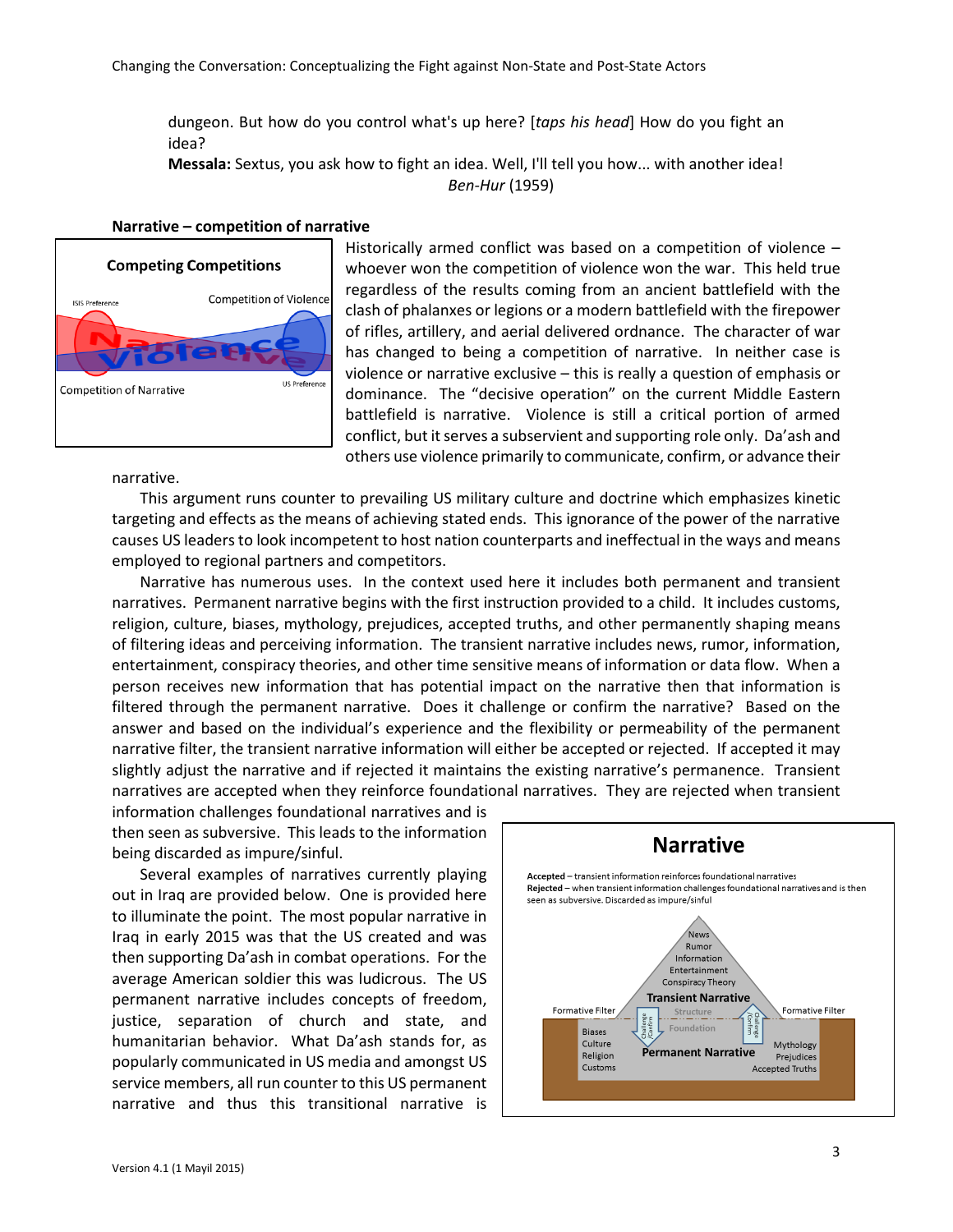discarded because the filter does not let it through. A way to look at the Iraqi perspective may go as follows. The Iraqi permanent narrative includes concepts like the US and its coalition allies having a singular purpose of making the people of Iraq suffer since 1991, the US wants to protect Israel and keeping Iraq weak and divided by Shia and Sunni killing each other serves that purpose, and the US through its technology can control all of its actions and sees and knows what is happening throughout Iraq. The transient narrative includes statements from Iraqi militia that they have seen US support to Da'ash, pictures on Twitter of coalition airdropped supplies in the hands of Da'ash, and US weapons and equipment being used by Da'ash. All of these transient narrative items fit very well with the permanent narrative and thus they are accepted.

In this competition of narrative it is improbable that the US can achieve objectives like defeat and



destroy in the physical battlespace. These objectives are only possible in the narrative space. This means that searching for a center of gravity that exists in the physical battlespace will be fruitless as that center of gravity (if it exists at all) will be in the narrative space. In the physical battlespace we have identified eight elements of combat power.<sup>[4](#page-3-0)</sup> Many of these elements have only tangential value in the narrative space where the primary source of combat power is influence.<sup>[5](#page-3-1)</sup> In addition to the doctrinal and conceptual challenges with respect to influence, the US military and even the US government have very few physical, conceptual, and legal tools that allow them to successfully engage in this narrative space. The argument for and the specific desired tools to more effectively engage are

outside the scope of this paper. Despite having limited tools, we still have measures at our disposal. These measures include engagements, information operations, and military information support operations or psychological operations.

## **Influence – Long Game Philosophy**

Creating success within the narrative space requires influence. First, it requires the ability to influence the positive narrative for our own force. Negative narratives can work based on negative emotions like fear, anger, and hate. This type of narrative only lasts as long as these emotions can continue to be stoked. Positive narratives have the potential to be longer lasting and more constructive. Constructive influence is essential as civilizations need to be constructed and built. The non- and post-state actors with whom we are fighting can focus on tearing down the structures of civilization because their narratives do not require those structures to hold true. That said, it is important to note, as will be given in more detail below, the narrative of our current opponent is positive and therefore motivational for a constructive and apocalyptic purpose. Positive narratives usually are connected with policy and strategic vision – what we want the world to look like once the fog of war has dissipated. Second, we need to effectively

<span id="page-3-0"></span><sup>4</sup> The eight are mission command, leadership, information, movement and maneuver, protection, intelligence, sustainment, and fires.

<span id="page-3-1"></span><sup>&</sup>lt;sup>5</sup> It might be argued that mission command, leadership, and information deal with influence. Though this is generally true they tend to be focused on influencing within the command and not influencing the host-nation counterpart or even the enemy narrative. Information is most often identified as the element that deals with this, but it is too narrowly defined and used to be effective in actually influencing the opponent's or the counterpart's narrative.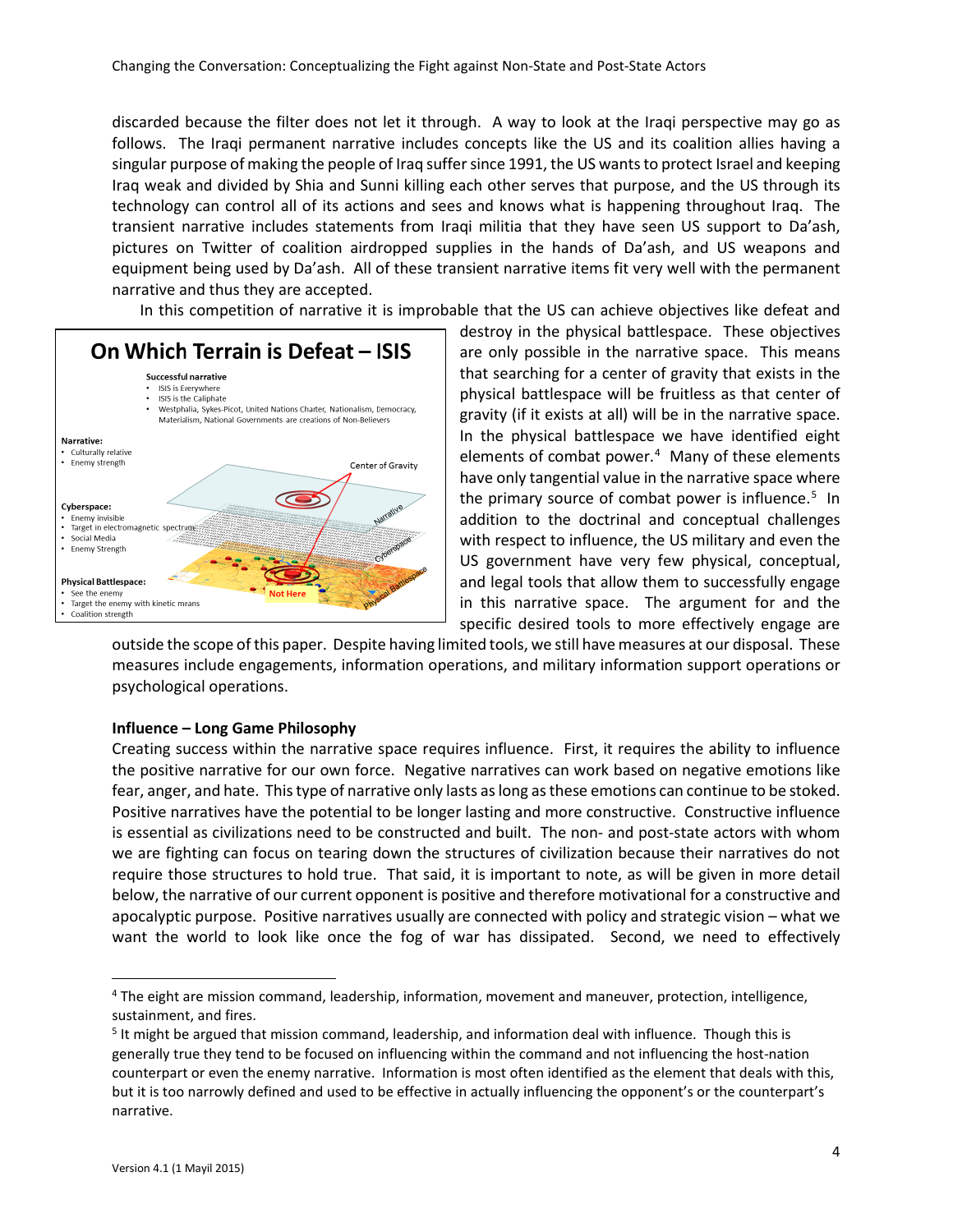communicate our narrative, positive or negative, to our counterparts and influence them to cooperate and ideally advocate that same narrative beyond our immediate circle of influence.

If influence is the combat power of the competition of narrative then engagements are the delivery mechanism of that combat power. All commanders conduct engagements and therefore the effective execution of engagements needs to be a critical skill. As we are engaged in a regional and global generational fight against a narrative-driven opponent it is essential that we effectively engage in a *long game* of influence. Victory in Iraq, Syria, Yemen, etc. will not be determined solely by accomplishments in one or two years but by our position of influence five, ten, and twenty years in the future. This vision requires a sea change in US military behavior. We need to look beyond the immediate task and see how to use the tools available for the immediate task to set ourselves up for a position of improved influence after the immediate task is accomplished. The fight in Iraq, in specific, and against Da'ash and their ilk, in general, is not about numbers – ever. It is about who we win over to our way of thinking and perspective. Our standard behavior in the Middle East in terms of influence is to either bully our way to the answer we want or to bribe our way. Both of these methods have the benefit of speed, but neither one lasts beyond the departure of the bully or the money. $6$ 

Our opponents in the region have developed a *long game* approach out of cultural pre-disposition and through fiscal and tactical necessity. They could not and cannot compete with our technical, technological, and tactical supremacy so they had to have a different way to get to success. As we are forced to do more with significantly less we must also move out of our comfort zone with respect to influencing others.

It is important to emphasize that this is not about numbers. Yet the US fixates on numbers. During this deployment there were numerous anecdotes of engagements where the primary questions from US personnel – conventional, special operations, and Department of State (DoS) – were about numbers. How many people at training? How many tribesmen enrolled? How many weapons on hand? Etc. etc. etc. Iraqi counterparts often looked mystified and US cultural advisors recognized the problems, but the US Government (USG) personnel felt compelled to get the numbers because that was what was demanded from Kuwait, Tampa, DC, etc. There are ways to answer higher headquarters demands without looking like a cultural and problem-set simpleton. Yes, Iraqis want weapons from the US, but in Arab culture it is about people and human needs and fixation on numbers smacks of barbarity and being uncivilized.

#### **Engagements with a Tone of Partner not Proxy**

The primary weapon in the fight against Da'ash is non-lethal and non-kinetic engagement – developing relationships that lead to influence. This requires personnel resources similar to lethal and kinetic engagement. To be successful in this realm, those who engage need to understand the motivations and personal connections (social network map) of the counterparts being engaged necessitating a completely different collection regime. Once this understanding exists then the network needs to be engaged in addition to the individual.

Some critical principles of engagement for senior leaders and others include:

- o The most important purpose is to develop the relationship.
- <span id="page-4-0"></span> $\circ$  The most important relationship is between the person on the ground and the counterpart. This

 $6$  The traditional method for military leaders interacting with political leaders or the populace is to promise victory better, faster, and cheaper. What is advocated in this paper is certainly cheaper than kinetic and high-technology solutions, but it is also just as certainly not faster as it requires patience as the primary attribute.

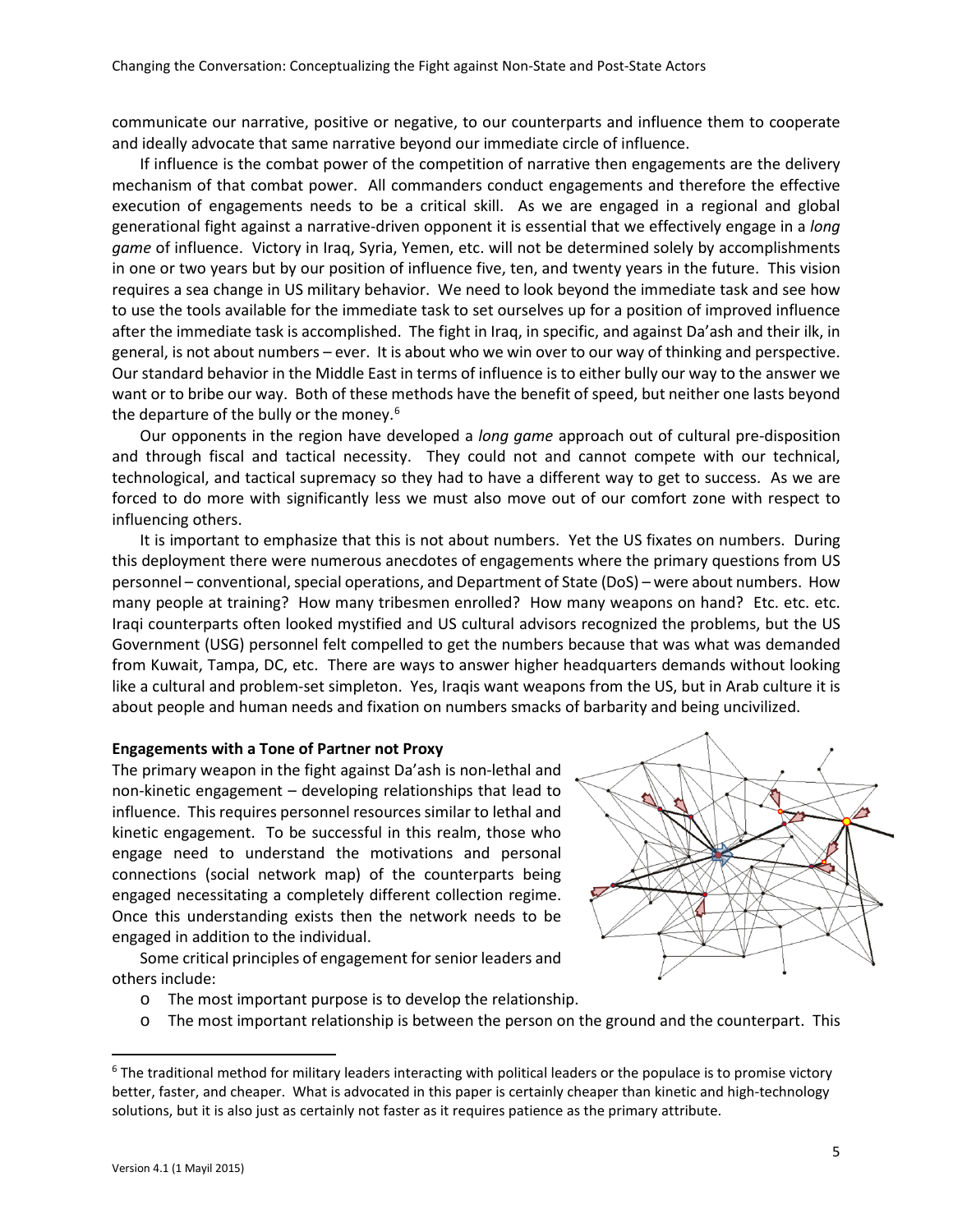means that senior leaders need to empower the typically junior advisor through word and action. For example, resources should flow through the advisor to the host nation person so that the advisor is perceived as having the *wasta*.

- o Every engagement should be used to develop and strengthen this critical relationship which means having the advisor present whenever possible.
- o There is a process to developing genuine and lasting Influence with the counterpart that mirrors the process through which an individual intellectually progresses with any single topic or new idea: information – understanding – acceptance – advocacy. It is critical that the counterpart is intellectually moved from simple information to understanding and then to accepting the idea as valuable and finally to advocacy for that idea. Depending on the idea and the counterpart this progression could happen in a single meeting or over dozens of meetings. The ideal of influence – advocacy – is our ability to get our "partners" to do what we want them to do, when we want them to, and continue to support the idea even in our absence.
- o The non-kinetic targeting team is crucial as they need to develop the program and method of progressing the counterparts for each issue. Success requires developing understanding of the counterpart and the critical issues. This team needs to be robust enough to provide the information and program in a timely matter to those conducting the engagements.
- o Talking points need to be crafted such that the counterpart first understands the value that this idea or action has to them. It may be of use or necessity to express the objective or outcome first, but then it is important to communicate the value and finally the message itself as follows: [outcome] – benefit – message
- $\circ$  Quantity time matters the person doing the engaging needs to be present when their counterpart is ready to listen rather than just when we want to be present to deliver the message. This truism is another reason why the advisor is so crucial because they can provide the quantity necessary to develop influence.

What is a meaningful metric? The metrics that get reported in daily situation reports are what an organization values. Engagements need to be reported. Who visited whom? What messages were delivered? Did the counterpart make progress from one step to the next? These are the questions that communicate whether or not a given unit is developing influence. Numbers trained, rounds fired, equipment delivered mean nothing to the *capacity* we are trying to build if the ideas are not being transmitted.

This is not solely about moving a single person intellectually. You need to move the entire web of connections (see diagram above). We are trying to influence organizations and segments of society. We have to think about groups and not solely one or two apex personalities. This requires that we are the trumpeters of our own value and success. This is not a contradiction to the next section (by, with, through). No host nation person in the Middle East will take on the responsibility of communicating why the US is value added. The permanent narrative of the region is against the US and any leader seen as too closely<sup>[7](#page-5-0)</sup> connected risks their political position and maybe their life. If we want to be seen as doing good things then we must show the good we are doing.

## **Working with a Fully Sovereign Host Nation Partner – By, With, and Through**

The only effective solutions in the Middle East are the host nation solutions: Iraqi Solutions for Iraqi Problems. This means that we need to be seen as facilitating Iraqi success in Iraqi ideas – influence is the key. Thus we need to first understand what the host nation perceives to be the problems and then we can start to explore their definition of the preferred solution. Along the way we use the influence developed through the engagements discussed above to shape both the perceived problems and the

<span id="page-5-0"></span> $7$  "Too closely" varies in meaning depending on the country concerned.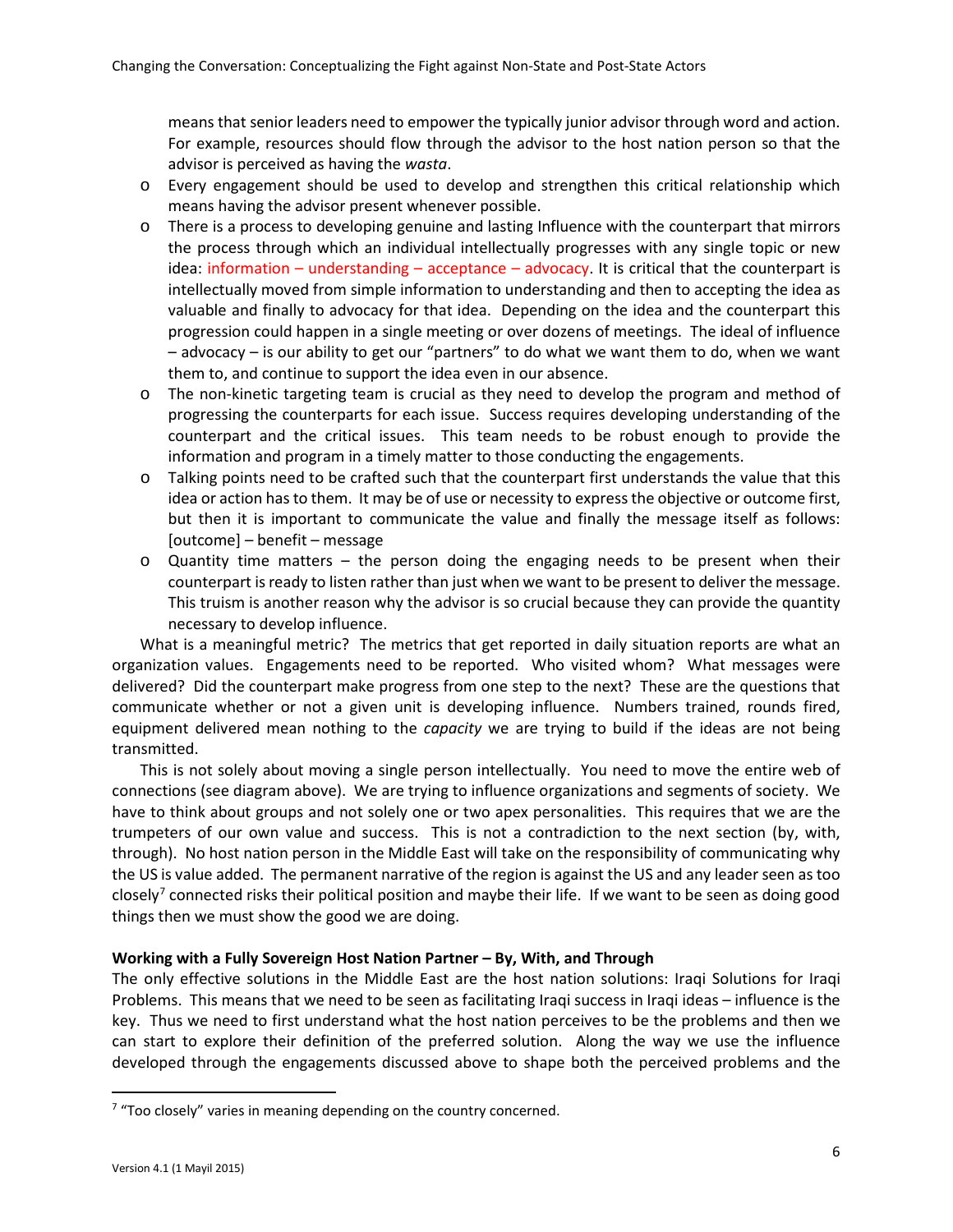desired solutions. Helping them to be successful in something important to them carries significantly more weight than does forcing them to do the "right thing."

As stated above, we can try to bully or bribe our way to faster solutions, but they will not last. The events in Iraq of 2012-2014 should be ample proof of what happens when we depart a place where we left US solutions to US identified problems. The Iraqis addressed their self-assessed problems their way and created an opening for Da'ash. Rather than trying to be the bully we need to be a prompter that helps the actor (host-nation) to recognize the correct lines and stay on the agreed upon script. The agreed upon script is a collaborative product and should not be a script forced on the actor.

#### **Emergent Phenomenon**

In Iraq the US is trying to get the Iraqi people to come together in a cohesive and government sponsored rejection of Da'ash. Loyalty to the national government did not exist in 2014 among the Sunni population and not even among the Shia population. The Sunni believed (and most still believe) the Government of Iraq (GoI) was corrupt and bent on humiliating and destroying Sunnis.<sup>[8](#page-6-0)</sup> The Shia believe the GoI is corrupt and only useful to funnel money to their political parties, tribes, villages, or families. Thus when ISIS came close to Baghdad there wasn't an influx into the GoI led response, but rather the Sunni, at least tacitly (or under duress), accepted ISIS and the Shia formed extra-governmental militias (See comment in the specific narrative section below on perceptions of Sunnis and Da'ash).

The US solution is a work in progress that is based on ways of thinking that are yet to emerge in the populace in general. We want the idea of opposition to ISIS and support for the government to grow in the hearts and minds of the people. This takes time and events – usually shared suffering or success – to develop. How ideas grow is consistently misunderstood. The historical example used by US leaders in Iraq is *The Surge*. Do we understand how the emergent behaviors associated with this event actually happened? How did the positive behaviors grow and why? The answers to these questions get at the complexity and reality of emergent phenomena. One of the US military narratives for *The Surge* is that five brigade combat teams, a new doctrine, and a "hero general" rescued a lost war. It is a useful narrative for the institutional purposes of self-congratulation and blame-shifting. It serves individual purposes by making a complex problem more cognitively manageable. There are other myths associated with the *The Surge* and what caused the significant decrease in violence from 2006-2009. Which is true? Money and toys alone will not force a truly emergent event. Working with tribes and getting populations to reject an ideology are emergent and not directive.

It is important that leaders understand the complexities of Iraq and why ideas and behaviors grow and develop and why they do not. Only then will it be possible to try and influence this behavior. Even once understanding is achieved it is difficult to impossible to rush emergent behavior. As a thought experiment, imagine if Multi-National Forces-Iraq had tried all the same USG behaviors in Iraq in 2005 that it did in 2007. Would *The Surge* of ideas and troops have changed the violence two years earlier than it actually did? Though one cannot be certain, it seems highly improbable because the emerging ideas of opposition to al Qaida, the potential benefits of cooperating with the government outweighing the perceived costs for the Sunnis, and the paying of Sunni fighters being better than fighting them were all ideas yet to be created in the minds of the various tribal and governmental leaders, not to mention the individuals themselves. These concepts needed time and experience to teach the people before the people would change their behaviors.

<span id="page-6-0"></span><sup>&</sup>lt;sup>8</sup> The terms Sunni and Shia and Kurd are used throughout the paper even though they are imprecise. There are complex and numerous divisions and groupings in Iraq; some are ethnic and others sectarian. For simplicity in this paper – Sunni, Shia, Kurd are used to cover all of the other divisions even though this is simplistic and wrong depending on the specifics intended.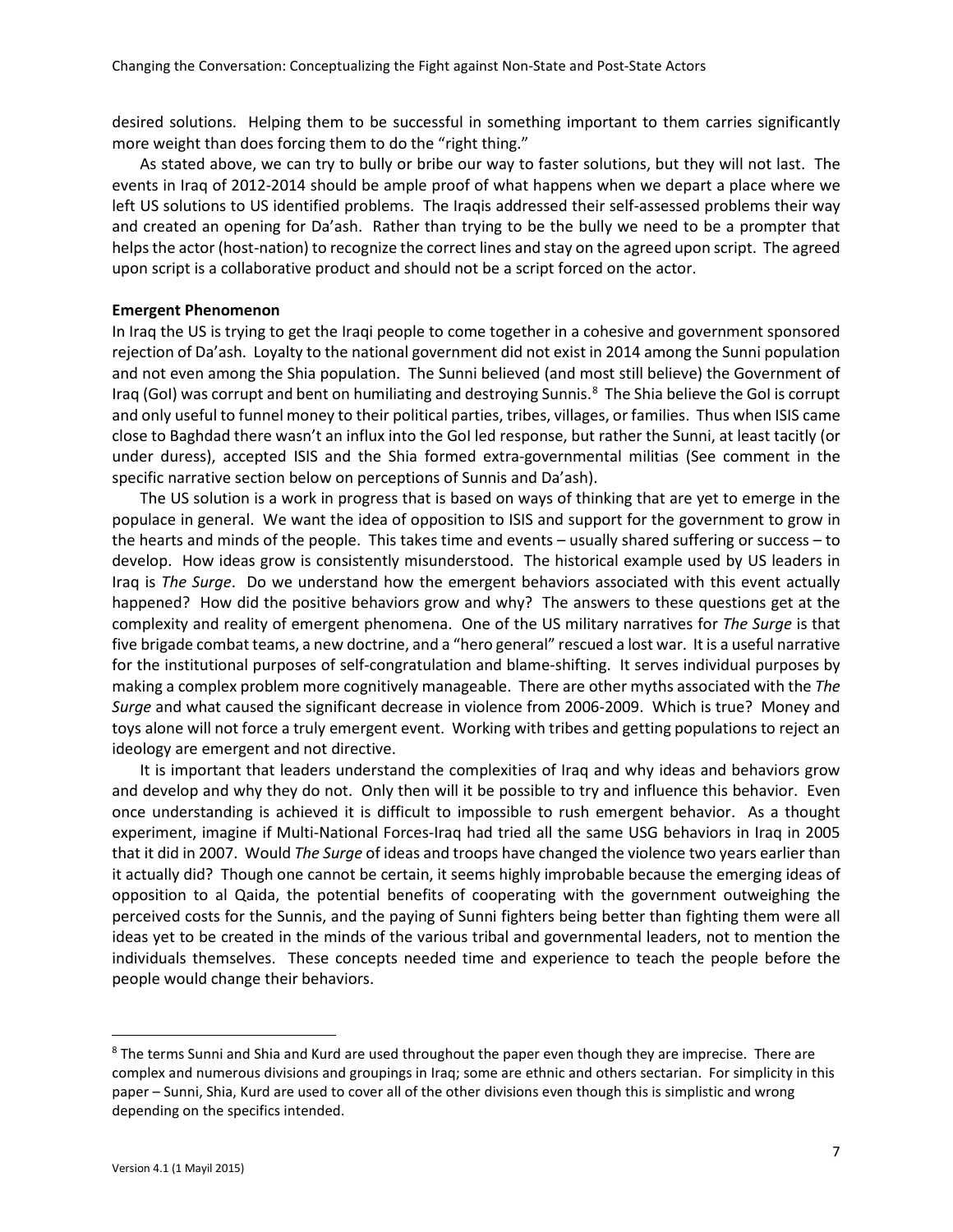Changing the Conversation: Conceptualizing the Fight against Non-State and Post-State Actors

## **Complexity**

Iraq is a complex problem. The complexity of Iraq stems from the overlapping problem set defined in the included Venn-like graphic that requires understanding of numerous overlapping historical, cultural, and linguistic realities coming into collision in Iraq today. For an intelligence officer, cultural advisor, or targeting officer to provide accurate assessments they would need to understand something like this order of environments: Islamic religion and history; Arab culture (including tribal dynamics); Iraqi history and societal dynamics; Salafist interpretations of Islam; and Da'ash interpretations, ends, ways, and means. In addition to this are the competing interests of Iran, Turkey, Syria,



Jordan, and Saudi Arabia. This requires nearly a lifetime of study to understand in sufficient breadth and depth and anyone who says that they understand it all is probably less than honest. This is conflict rocket science.

Based on the previous statement it should be expected that staff officers arrive in this environment ignorant of critical context. What is the mechanism for defeating ignorance for the staff? Ignorance is dangerous. As a military culture we do not understand Da'ash. That said, Da'ash is not inscrutable. We can understand them, but the challenge is finding the time to inform and instruct leaders about these various layers of the environment.

It is first essential that the importance of understanding is communicated. Too many officers do not think they need to know the enemy and why the enemy thinks the way they do. Many of our officers believe all they need to know is where the enemy is so that we can deliver the ordnance to the target. This gets at communicating the importance of the competition of narrative and the primary tool for victory is influence. If the staff understands and accepts these two premises then they will want to know more. The final challenge is carving out time to educate them on the historical and cultural contextual layers of the environment.

## **Specific Observations from Iraq in 2015**

For contextual reference I include the general organization of OIR as it existed during my most recent deployment to Iraq. This should help readers to understand the nature of the command chain and the interactions between US and coalition senior leadership. As noted below the separation of responsibilities is not neat and clean nor is the list provided in anyway a reflection of all of the responsibilities, but simply a way to give a sense of division of labor.

- o US Central Command (CENTCOM) as lead in theater four-star commander
	- **Combat Operations**
	- **Security Cooperation (Security Sector Reform, Foreign Military Sales, Tribal Engagement)**
	- Security Force Assistance (Advise & Assist, Build Partner Capacity)
- o US Army Central (ARCENT) as Combined Joint Task Force-Operation Inherent Resolve (CJTF-OIR) with responsibility for Iraq and Syria – three-star commander
	- **Combat Operations**
	- **EXECURITY Cooperation (not a primary responsibility)**
	- Security Force Assistance (Advise & Assist, Build Partner Capacity)
- o Office of Security Cooperation-Iraq (OSC-I) with responsibility for long-term security cooperation – three-star director
	- Security Cooperation (Security Sector Reform, Foreign Military Sales, Tribal Engagement)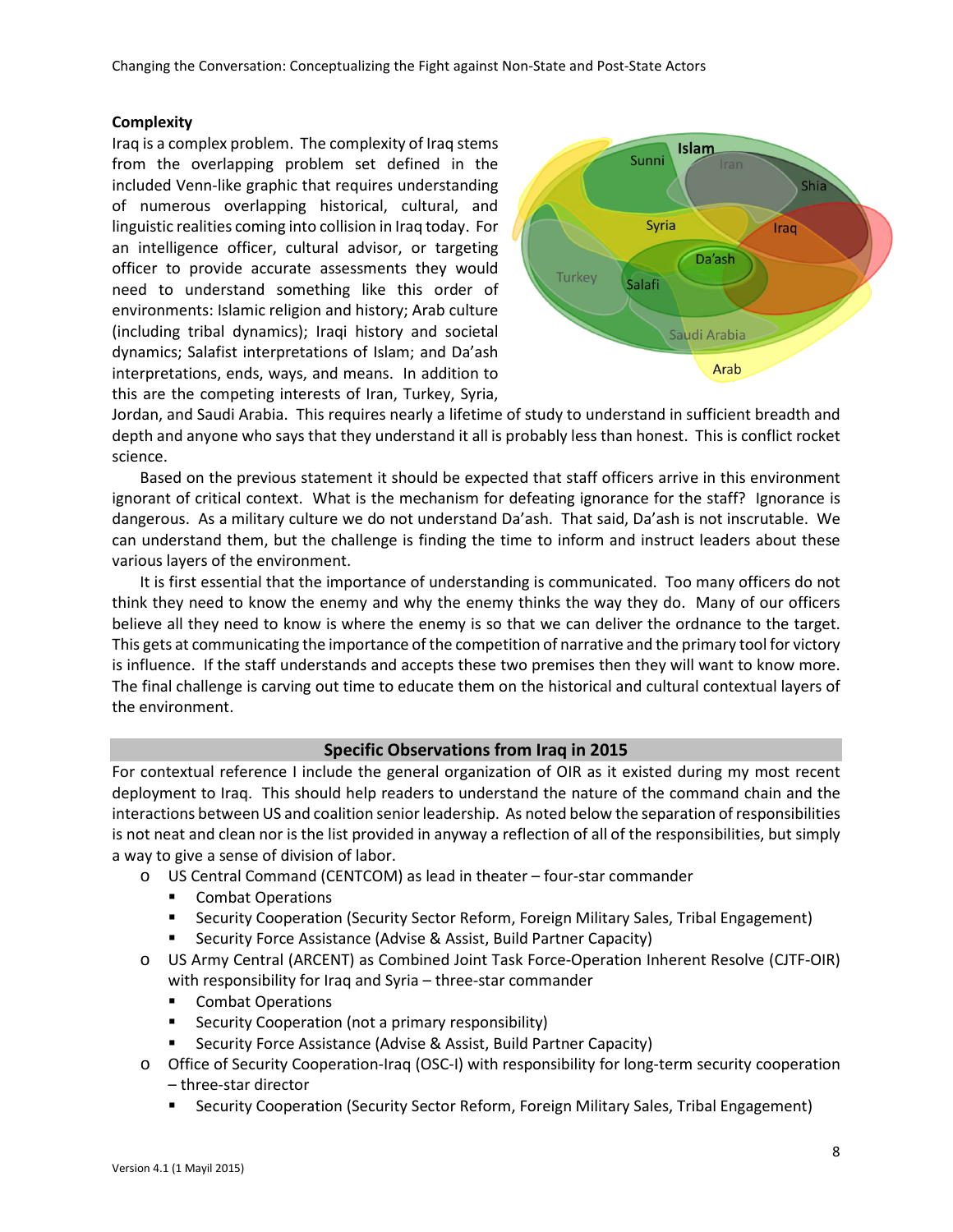- Security Force Assistance (not a primary responsibility)
- o Combined Joint Force Land Component Command-Iraq (CJFLCC-I) with responsibility for conducting the conventional force fight in Iraq (kinetic, non-kinetic, advise and assist, build partner capacity) (four Brigadier Generals (BGs) as Deputy Commanding Generals (DCGs) as current US policy requires BG approval for kinetic engagements – to maintain the requirement for no civilian casualties) – two-star commander
	- **Combat Operations**
	- Foreign Military Sales (provides input on priorities and organizations)
	- **Security Force Assistance (Advise & Assist, Build Partner Capacity)**
- o Special Operations Joint Task Force-Iraq (SOJTF-I) with responsibility for conducting the special operations fight in Iraq (kinetic, non-kinetic, advise and assist, build partner capacity) – tribal engagement – one-star commander
	- **Tribal Engagement**
	- Security Force Assistance (Advise & Assist, Build Partner Capacity)
- $\circ$  I worked as a planner in CJFLCC-I J-5<sup>[9](#page-8-0)</sup>. The J5 was an Australian Colonel. We had about 14 coalition officers in the section with nine Americans including two from Fort Leavenworth.

In addition to the organizations identified above there were numerous other organizations that were participants in the area of operations or that regularly visited the area of operations. There is not a lack of participation nor is there a lack of people doing good things. The challenge seems to be focusing all of these various organizations and senior leaders into a consolidated engagement program that results in powerful effects and real influence. With lots of senior leader involvement there seems to be an increase in personality friction. Each person or organization tends to protect their perceived equities and as they stay within their lane they also create competitions for resources and attention of both the host nation leadership and US Government senior leaders. Sometimes this is referred to as engagement fratricide as messages get confused and influence is negated. As stated above, influence is the combat power in this war.

## **Interagency and Coalition**

Iraq in 2015 is not Iraq of 2011 or 2007 or any other time. The situation is different at every level and in every relationship. Lines of authority and coordination are not clean or clear. Relationships and teams need to be built and nurtured across and through multiple agencies and organizations.

During my time in Iraq (December 2014-March 2015) units deployed under chief of mission (US Ambassador) authority. This means that the US Ambassador had a say in almost all decisions regarding interactions with the host nation. This included everything from the conduct of information operations and military information in support of operations to where US forces traveled and under what security posture. This means that the DoD-DoS relationship is critical. Officers and leaders need to understand how embassies work, who works there, and how and through whom issues and approvals are raised and requested. In addition to authority, CJFLCC-I headquarters was located at the US Embassy forcing an even greater level of coordination and communication between deployed and assigned and civilian and military personnel. In addition to working with the DoS personnel and other agencies at the embassy there are multiple DoD organizations represented as well. For example, there is a US three-star general who leads the security cooperation office and effort. That affects how various engagements, equipping decisions, and other decisions associated with the Iraqi Ministry of Defense (MoD) work and flow. Officers and leaders need to understand the roles and responsibilities of defense attaché, security cooperation, security assistance, operations, and engagement and who should and could do which.

<span id="page-8-0"></span><sup>&</sup>lt;sup>9</sup> Within staff sections the S-, G-, or J-5 are responsible for plans rather than the current fight.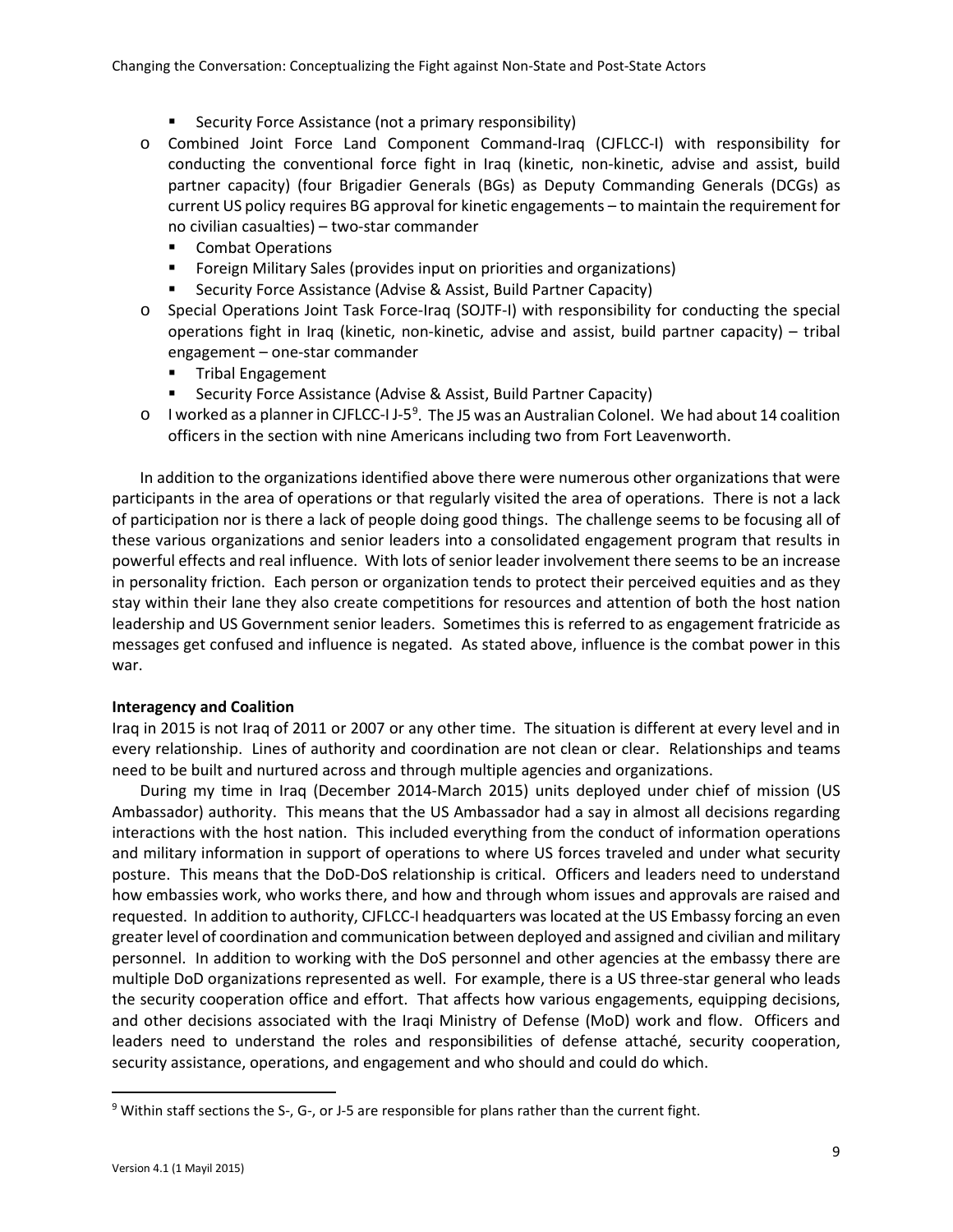Coalitions have personalities as each country that participates brings something a little different to the headquarters and to the operation. Understanding the strengths and the possibilities requires curiosity, humility, and patience. In the case of OIR nearly every country comes into Iraq with different national caveats for actions from their home nation and they have negotiated different immunities with the host nation. This really gives a wide breadth of possibilities and considerations that are necessary to understand. Things that US forces cannot do are not necessarily out of the capability of the coalition as a whole and conversely not every country enjoys similar immunities and protections from the host-nation.

#### **Influence in Iraq**

As stated above, influence is the way this war will be won. Influence in Iraq means influencing the Iraqi government and security forces to want to do, say, and be what we want them to do, say, and be.

In the current environment, Iranian influence dominates coalition influenced decisions. This is primarily because of the specific competing narratives in the country and region which will be further defined below. The failure of the heavily Iranian-influenced Shia militia at Tikrit may have some impact on the level of the influence, but Iranian influence will still trump US influence if it comes to an us-or-them decision for almost all Iraqis. US personnel must always remember Iran is never going away. They have the longest border with Iraq and they will always have significant influence in Iraq.

What does Iran want to accomplish with their influence? 'I don't know,' is the simple and complete answer. I suspect that they want to create a state-within-a-state as they have in Lebanon. Iran recognizes the strength of the international community and the fact that they will not be able to fully dominate the formal GoI. Thus they want to have a powerful subordinate organ – the Shia militias – who will be the executors of Iranian will and policy in the country. This requires a highly sectarian and divided Iraq politically.

In this fight it is useful to recognize that for us and our opponents there are no permanent allies or friends. The image of the braided stream<sup>[10](#page-9-0)</sup> is illustrative of this point. Interests may flow together for a period based off common perceived threats or opportunities, but once those opportunities pass or those threats depart then the interests will separate. Some of the best potential voices to help us in the narrative competition are people and organizations that may hate many of our policies and some of our other allies. They may even hate us. This doesn't mean that we should not include these voices in the fight. We need to see the braided stream and willingly flow with other currents that give us benefit for now and understand that they may eventually or even soon breakaway on other, possibly opposing, paths.



The influence tactics used by Da'ash prior to 2014 and since is instructive. Da'ash leaders came into Iraqi towns and cities a year or more before they ever brought traditional combat power into the area. They met with tribal and community leaders, including government representatives. They conducted

<span id="page-9-0"></span><sup>&</sup>lt;sup>10</sup> One of the causes for a braided stream is when there are large fluctuations in water volume through a given channel. When the run-off is high then there may be a single flow of water. When the run-off is lower the streams separate into a braided appearance. In the metaphor referenced above when there is a significant threat then numerous groups may band together to oppose the common threat. As the threat decreases then groups will start separating to pursue individual interests that may be in direct confrontation with former allies.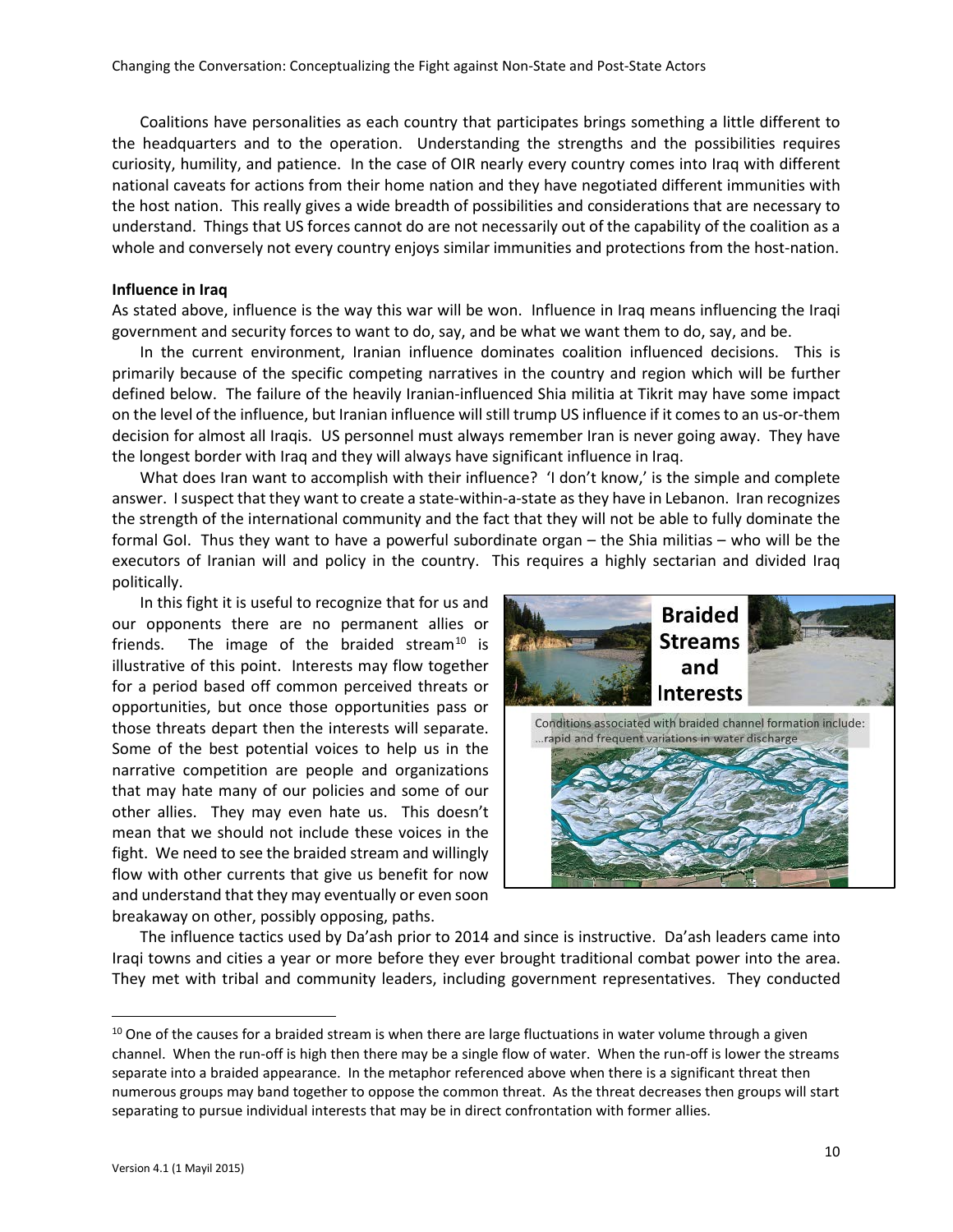numerous meetings that essentially moved their engagement targets through the above identified pattern (information-understanding-acceptance-advocacy). They gave gifts. They provided resources. They promised resource control and authority. Some less religious groups felt like they could control Da'ash and so they were willing to use them to sweep away the corrupt and hated Shia government. More conservative people found the ideology acceptable and also wanted the corruption to go away. Their message was not always positive. They also sowed threats and warnings for local police and military leadership. By the time Da'ash arrived in 2014, they moved in on a carpet of engagements, gifts, resources, and promises and they were, in general, welcomed.

This method is not unique.

Shia militias are following a similar pattern. They broadcast and communicate their narrative and they engage tribal and community leaders and respected elders. They provide gifts and resources and they are eventually invited in by the Shia and even many Sunni who through the engagements and narrative believe that Shia militia security is better than Da'ash security. Thus the Shia militias are typically (not universally) welcomed and invited to engage and the local populace favors their efforts. This has been generally true at the beginning; how governance plays into this in a longer term is still an evolving dynamic.

The big fight in Iraq is not with Da'ash. Nearly every key player in Iraq (Iran, Kurd, Shia, Sunni Tribes, GoI, etc.) knows this. The big fights are yet to come. They are the struggle for Kirkuk and the definition of the GoI-Kurd Green Line, issues associated with Sunni-Shia reconciliation and access to government largesse, Shia militia demobilization or arming and training, and numerous other issues associated with the complex personality, tribal, and organizational politics of Iraq. US actions and decisions in the shortterm will have impact on our position and influence in these future big fights. We need to use our resources now to position ourselves for those fights that matter and we need to take a long view of the conflict.

#### **Brief Explanation of ISIS/Da'ash**

Da'ash, as a named group operating in Iraq, is an umbrella organization that can and does include numerous other groups. Using the same imagery as the braided stream from above, many groups flowed together in 2013-2015 in opposition to the Shia government led by Nuri al Maliki. In some cases, those groups believed they could control Da'ash and that once in the city or the governorate then the particular group would make Da'ash subordinate. That did not happen and thus Da'ash provides the umbrella leadership for secular, political, religious, and other groups. At its core are stalwart believers in the Da'ash narrative who come from Iraq, the region, and around the world to promote the existence of a Caliphate.

Da'ash is Salafist. This means they adhere to a an interpretation of Islam that hearkens back to the original generations of the faith and the period in which Islam advanced across the Middle East and North Africa in a seemingly miraculous fashion. Adherents of this interpretation of Islam tend to come from Sunni Islam.<sup>11</sup> The Da'ash ideology is aggressively anti-Shia and particularly anti-Iranian.<sup>12</sup> Da'ash literature and videos regularly refer to Iraqi and Iranian Shia as Safawis (reference to the Safavid Empire). This was the primary time in which Mesopotamia became the zone of imperial collision between Shia and Sunni. Da'ash are *Takfiri*. Declaring *takfir* is calling someone an infidel or an apostate to the faith. In this case, it means that Da'ash promotes the idea that if a Muslim does not hold with Da'ash's interpretation of the faith then Da'ash can declare that person to be an apostate and therefore worthy and deserving of

<span id="page-10-0"></span><sup>&</sup>lt;sup>11</sup> This is another simplistic explanation. Salafists refer back to a time before the so-called Sunni-Shia schism or *fitna* and therefore their interpretation might not be technically Sunni or Shia.

<span id="page-10-1"></span> $12$  The Shiism of Iran is referred to as Twelver Shiism and it was most ardently promulgated and proselytized by the Safavid Empire (ca. 1500-1736) who converted what is today known as Iran into a majority Shia country from a majority Sunni population. The Savavids and ottomans clashed repeatedly.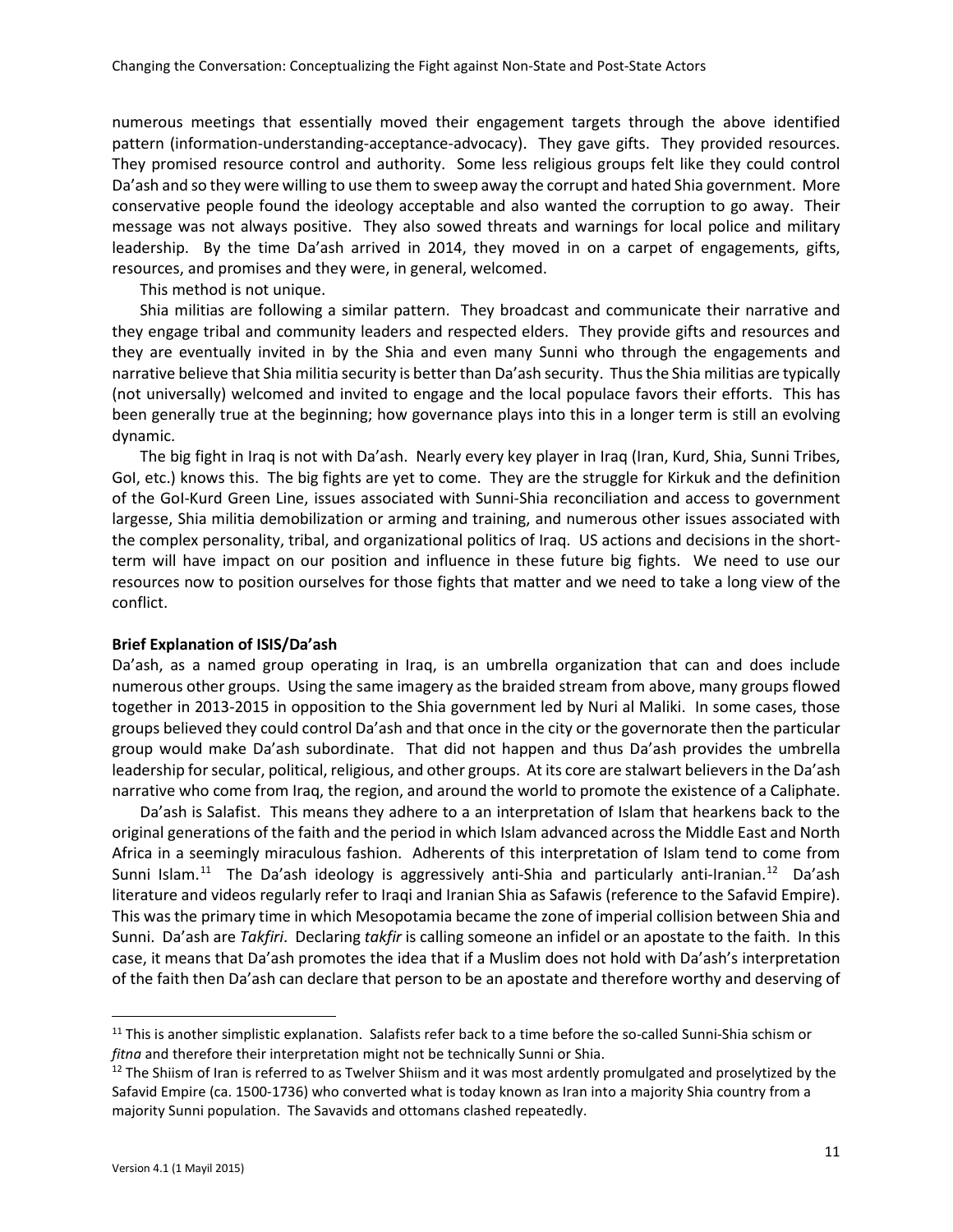death. As previously noted, Da'ash has declared a Caliphate with a Caliph who is the recognized successor to the Prophet Mohamed. This designation imposes on all "true Muslims" (see comment above about *takfir*) the need to come to the caliphate and pledge allegiance to the Caliph. Da'ash has an apocalyptic vision and message. As will be stated below this is about the end of days and the collision of the men (warriors) of light and men (warriors) of dark. $^{13}$  $^{13}$  $^{13}$ 

Da'ash is not a terrorist organization.<sup>[14](#page-11-1)</sup> Da'ash is a post-state actor. They do not ascribe to the state definitions from the 1648 Treaty of Westphalia nor as laid out in the UN Charter. They claim to be a state that does not adhere to non-Islamic definitions of statehood. Da'ash has consistently conducted their violence as a means to promote their narrative. They are pragmatic in that they will employ tactics, techniques, and procedures that can be reminiscent of terrorist groups, of non-state actors, and of states. They use mobility and follow what could be termed as an Islamic Way of War<sup>[15](#page-11-2)</sup> which includes: loose control of organizations; loyalty based on purpose and relationships; common broad goal – looking toward prophetic fulfillment and eternal rewards; fast moving; long duration; desert to the back; if going poorly, withdraw and reengage when situation is more advantageous. Fighting Da'ash could be analogous to sweeping water. Rather than lines of effort or communication they value flow. Note that after losing most of Tikrit in April 2015 they *flowed* into Ramadi and began significant attacks within days.

### **Specific narratives in Iraq**

As previously stated, narratives are what matter and the influence derived from the narrative is the combat power that has effect. There are some general narratives and every player in Iraq has specific narratives linked to them and their organizations. These are the messages they use and repeat to gain credibility and shape the desired current and emergent behavior of the local or supporting populace. These narratives are provided only in brief as each might be a separate chapter.

Da'ash believes that it is the Army of the Righteous (men (warriors) of light) fighting the battles before the end of days. They are freeing Iraq from the control of the refusers of Abu Bakr, the first Caliph, and apostates who have strayed from the true form and function of Islam. In this narrative, the Army of the Righteous will win and advance, but they will eventually be pushed back through defeats until only a few thousand warriors are left alive. It is at this time that Jesus will come again and the Dajjal (Anti-Christ) will be defeated at Dabiq (a small village in northern Syria). This is a narrative reinforced by statements of the Prophet Mohamed and numerous later scholars of apocalyptic literature. They must be an army that is everywhere – Syria, Iraq, Libya, Yemen, everywhere. By so being it doesn't matter if they lose somewhere. Thus physical battlespace is irrelevant in that losing a city, no matter how big or significant, does not fundamentally contradict the pre-existing narrative. That narrative accepts the idea of eventual near defeat. Da'ash chooses grandiose violent gestures as these are what garner international media attention that continues the message – we are everywhere all of the time. Da'ash does not want to lose battles or cities and they will fight tenaciously to maintain many of them. Remember that being in the Army of the Righteous and dying in its service carries blessings and benefits. That said, loss of geographic locations will not severely weaken the narrative and may even empower it as they can then say they are getting closer to those very end times encouraging more foreign volunteers to rush in to be present for the miraculous finish.

<span id="page-11-0"></span><sup>&</sup>lt;sup>13</sup> The phrase "men (warriors) of light and men (warriors) of dark" has resonance with Sunni and Shia though end of days literature has significant variance in Islam within given sects and greater variance between sects.

<span id="page-11-1"></span><sup>&</sup>lt;sup>14</sup> The terms terrorism and terrorist organization carry too many connotations of certain forms of behavior that to label them as such tends to lead one down a road of expected actions, techniques, and intent.

<span id="page-11-2"></span><sup>&</sup>lt;sup>15</sup> By this term, which could be controversial, I mean that they want to fight like the early Islamic military forces did. These are the same forces that defeated the Persian and Roman Empires and thus they draw on this imagery and the way those early warriors fought to inspire their current warriors.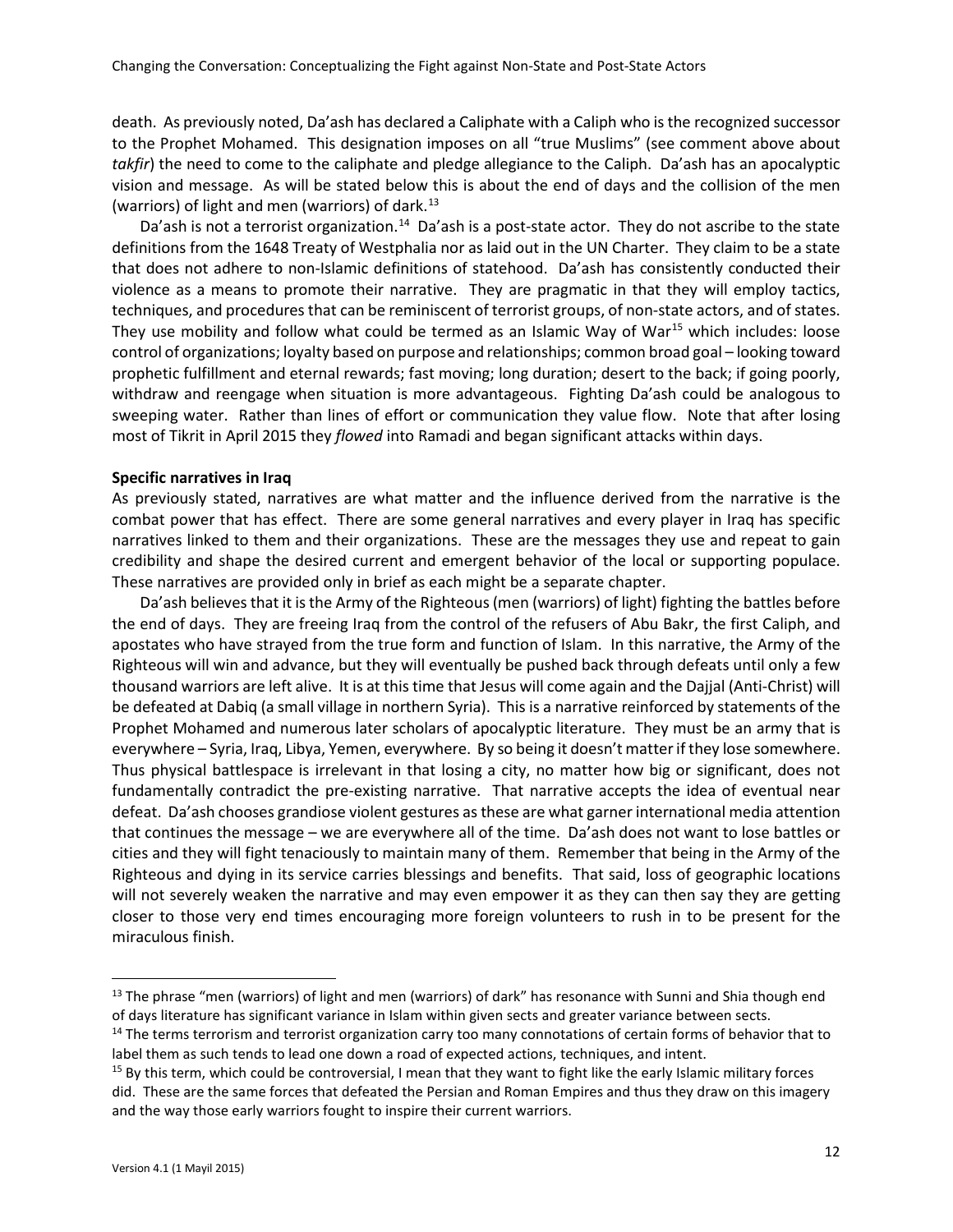The Shia believe that they are fighting against the Anti-Christ's army or the army of dark (the specific interpretation of the army varies wildly). They use seventh century prophecies of this "evil" army which closely matches Da'ash behavior to explain their opponent as an army that requires opposition as expressed by the first imam – Ali ibn Abi Talib. In addition to this religious opposition, the Shia leadership – both Iraqi and Iranian challenge the US by claiming that we are hiding in the Green Zone while the Shia (including Iranian allies) fight for Iraq. Linked to this narrative is a prevalent narrative held by non-Shia as well that the US (and Israel) created Da'ash as a form of punishment and weakening of Iraq as stated above. This continues with the belief that US and

# **Shia Competing Narrative**

Nu'aym ibn Hammad narrates in Al-Fitan, that 4th Caliph, Ali ibn Abi Talib said: When you see the black flags, remain where you are and do not move your hands or your feet. Thereafter there shall appear a feeble insignificant folk. Their hearts will be like fragments of iron. They will have the state. They will fulfil neither covenant nor agreement. They will call to the truth, but they will not be people of the truth. Their names will be parental attributions, and their aliases will be derived from towns. Their hair will be free-flowing like that of women. This situation will remain until they differ among themselves. Thereafter, God will bring forth the Truth through whomever he wills.

coalition forces are currently supporting Da'ash. Twitter photos of off course air dropped supplies recovered by Da'ash fighters serve as physical proof of this last assertion. It is important to note that this last narrative is accepted by Sunni and Shia and even some Kurds.

Sunni acceptance of Da'ash is both real and perceived. Many Sunni Iraqis have welcomed and supported Da'ash even if the majority have not. However, the Iraqi Shia and Kurds believe that nearly all Sunnis are, at best, acquiescent of Da'ash activities or, at worst, collaborators and active supporters.

Linked to these group specific narratives is the inherent instability of the GoI. The founding narrative of the GoI detracts from its ability to provide significant leadership in the narrative competition and is at odds with Iraq's cultural and historical context. The GoI was established by the West (the US, in specific). The institutions and practices of the GoI are derived from Western institutions and practices that are discredited by Da'ash and Iranian voices. Thus the GoI serves only to be a bill payer for individuals rather than a loyalty inducing entity. This means there is little selfless service, only selfish service. An example is Hadi al Amiri who is the current Minister of Transportation and the head of the Badr Corps. He is in the government so that he can access the only thing the government is useful for – resources. It is through the government that revenue flows – both international aid and domestic proceeds. So the GoI has no standing in the competition of narrative.

The attack on Tikrit (March 2015) communicated this well. The attack happened because the militias wanted it to occur. The GoI coordinated with the militias to conduct the attack with no coordination with the international coalition. The GoI only bowed to US pressure once coalition air strikes were deemed essential to move forward. The US demanded the Shia militias withdraw before any airstrikes would begin. Based off news reports and interviews with fighters when Tikrit's main government buildings were captured there seemed to still be significant Shia militia representation present. How this may or may not affect the narrative competition is yet to be seen.

Both Jordan and Saudi Arabia demonstrated the power of communicating your own narrative in their respective airstrikes into Syria and Yemen. In both cases there were looped broadcasts of gun-camera footage showing the airstrikes and the resultant destruction broadcast on the national television channels and provided to satellite news outlets. This serves as something like proof of action. The US has not shown any gun-camera footage within Iraq and little in the US itself.<sup>[16](#page-12-0)</sup> How do we know that the US and

<span id="page-12-0"></span><sup>&</sup>lt;sup>16</sup> There are gun camera images and videos posted on the CENTCOM web site and Facebook page. In a report by the UK based *Guardian* website the caption described the images as follows: "Four videos from mid to late-March purport to show air strikes against Isis targets near Mosul and near Ramadi in Iraq, as well as a fighting position in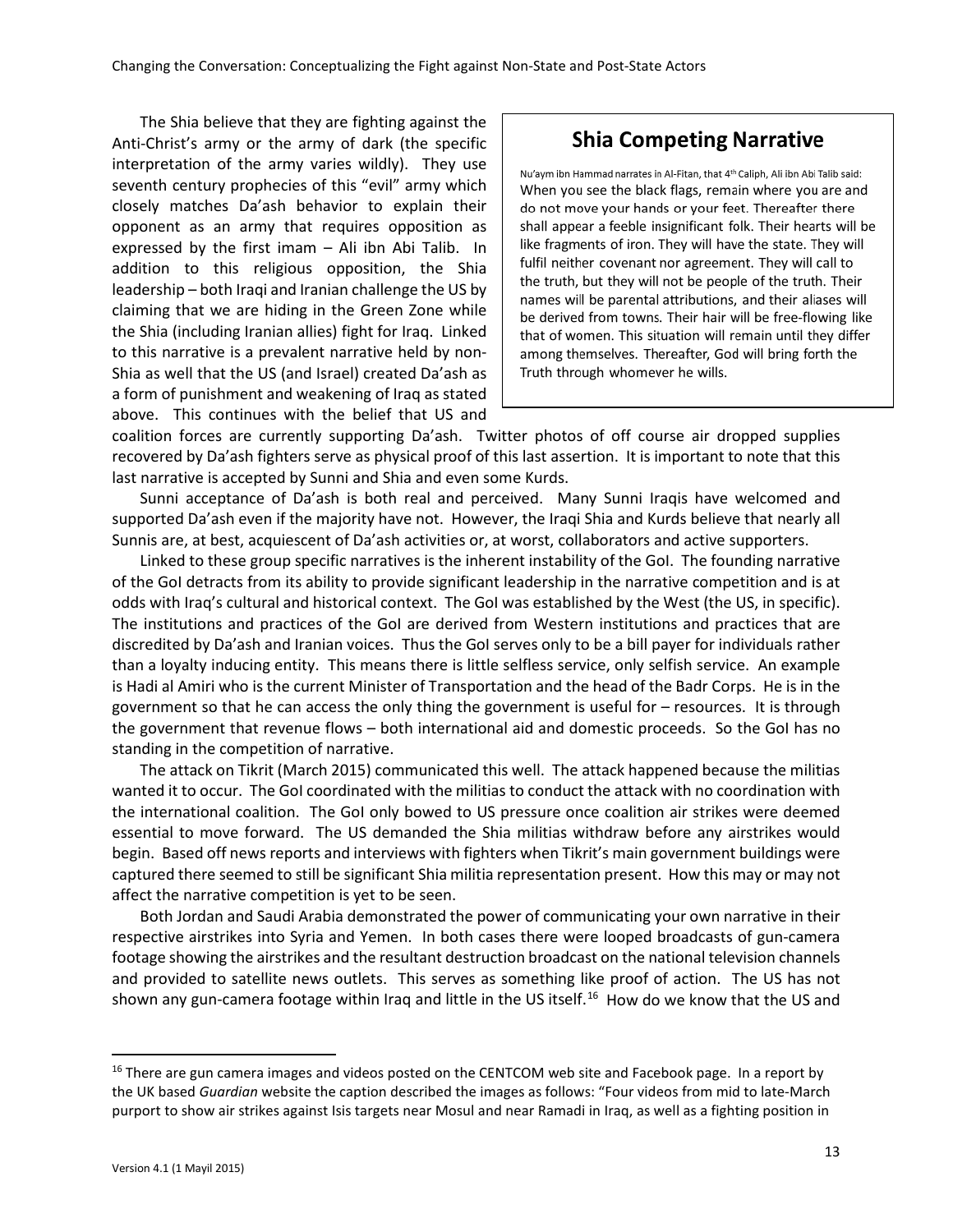coalition aircraft are striking targets? All we have is the word of US briefers, hardly believable given all of the bad blood in the region.

#### **Realities of Iraq (as of March 2015)**

The US force deployed to Iraq is constrained within a specific number and with specific and pre-approved authorities. The force manning level (FML) is the driving element for what is done in country as are the restrictive authorities which dictate where and what US forces can do. Commanders are thus forced to negotiate temporary duty positions to exceed the limits which then force a short-term perspective as additional personnel come with a time horizon built in.

There are large disagreements about the objectives between DoS and DoD personnel and some differences even amongst the various DoD players. The general perspective is that the White House wants to limit involvement and do what can be done within the limits and restrictions. The DoD personnel believe they are on the ground to accomplish objectives provided by the National Command Authority. In an environment of little/no policy – action creates policy – leaders need to define success because the policy definition is unbelievable to nearly everyone.

Most DoD personnel have not worked in a foreign country that is deemed to be fully sovereign. The typical experience of mid- and senior-leaders is that of Afghanistan (2001-present) or Iraq (2003-2011) where the US military dictated and the host nation complied. That is not Iraq in 2014-2015. Not only does the host nation feel it is fully sovereign and the key decision maker in the coalition, but the DoS also believes that it is the leading agency for the USG. This is also very different from Iraq and Afghanistan of previous deployments. As most leaders are ignorant of how to interact in a true interagency environment a lot of damage has been done by the typical DoD – get stuff done – attitude.

### **Role of Military Decision Making Process (MDMP)**

We teach and typically execute MDMP with the intent of coming to a product that will be executed by the headquarters conducting the MDMP. That is not the purpose of the process conducted by US forces late in 2014 and into 2015. Since the US will not be conducting ground combat operations then the MDMP regarding ground combat exists to identify needed authorities and resources. The MDMP is then done not for operational execution, but to generate dialogue and conversation between US/coalition commanders for authorities and permissions, with Iraqi partners to add the detailed science of destruction to their already capable military art, and with the USG to gain additional authorities and permissions.

#### **Resources as Engagement Tools**

The resources the USG has in Iraq are tools for engagement rather than operational assets. This is a perspective senior leaders would do well to adopt. If they treat our resources (airstrikes, training, equipping) as influence building tools vis-à-vis Iraqis it may be possible to earn long-term benefit. If we use them primarily as means to an operational end then we will continue to lose the narrative competition as we fail to develop greater influence. It is possible to effectively target and synchronize engagements to gain the desired benefit from these resources to make us look like we are providing critical resources rather than simply being a grocer filling an order.

#### **Define REAL success**.

It has already been stated in this paper that we cannot achieve the defeat or the destruction of Da'ash through kinetic targeting. At best, kinetic targeting may facilitate the defeat. Also, as previously stated,

Syria." Quoted from http://www.theguardian.com/world/video/2015/mar/31/air-strikes-islamic-state-iraq-syriavideo.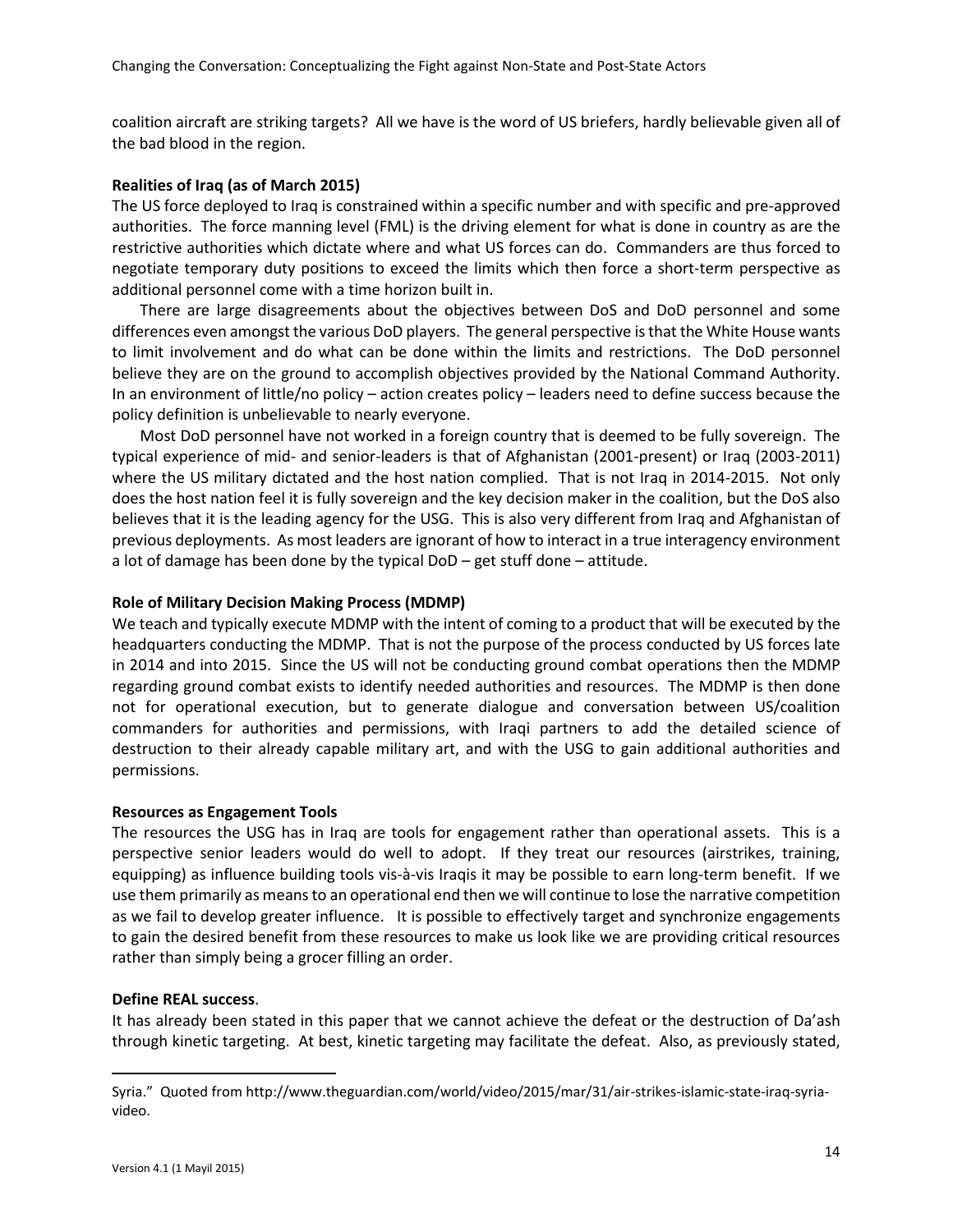most leaders recognize that our current emphasis on kinetic targeting without sufficient ground combat power will not achieve any measure of real success. They understand challenges of organizations and policy, but do not understand the way forward and how success is possible.

What does success really look like? How can we achieve it with the given limitations? The command's definition of success needs to be communicated to personnel deployed in support of OIR. In the absence of stated policy action becomes policy. It is important that current actions set the stage for future success in the issues that are important to US interests. This does not mean acting in opposition to given direction, but rather recognizing that the long game is crucial to our interests and getting us in the right position to be able to participate in that game now.

## **Thoughts for Leadership Development and Professional Military Education**

#### **Lots of Questions**.

The thoughts expressed in this section are mostly questions to generate thought rather than technical or specific professional development or curriculum comments. For the most part we are producing good officers, but that is also a problem – good is no longer what is needed. Officers need to be neurosurgeons rather than general practitioners. They need to be able to dive in and understand the complexity in context and derive the right answers to the problems rather than coming up with generally good plans.

Professional Military Education (PME) graduates understand MDMP, but they need more meat on the bones. They can talk DIME<sup>[17](#page-14-0)</sup> and PMESII-PT<sup>[18](#page-14-1)</sup>, but they do not understand economics (or other elements) in sufficient depth to be of value, nor do they know who to contact within the interagency environment who has sufficient expertise. MDMP is an algorithm, but the purpose is not to simply run the algorithm. The purpose is to create a discussion between commander and staff to fully visualize the area and the problem and come up with the best ways to solve the problem.

PME graduates need to have a passion for fighting through these challenges and getting to the details and creating the best solution. Too many officers downrange and students ask questions like, "why should I care?" Without passion they will simply run the algorithm and produce the good product. It must be reiterated that good will simply result in Iraq 2011 Redux. Not good enough.

The deployed division headquarters needs synthetic thinkers. How do we teach synthesis in leadership development and PME? The most common comment from Command and General Staff College (CGSC) graduates in Iraq was the desire for a greater link between the classes. Maybe we need to improve on this. Maybe we need to emphasize this as an opportunity for students to develop their own synthetic thinking and tie the classes together themselves. It doesn't hurt to make such things explicit and occasionally remind students of the need to look across staff specialties, warfighting functions, and all of the other barriers we place to synthetic thought.

The deployed division headquarters needs strategic thinkers. How do we teach strategic thought? I mean REAL strategic thought – seeing through the fog and beyond the horizon. Much of what is done at CGSC is tactical. We discuss targeting (which is the American Way of Battle) rather than strategy in most classes. Who is reaching beyond the military to understand the non-tactical and non-military perspective of conflict? The challenge is that these tasks do not fit neatly into most officers' list of responsibilities. It may be useful to analyze the functions of the staff elements to designate people who need to get above the day to day actions – whether that be targeting, FML, equipping, etc. This fight and the fight to come needs planners and operators who can see over the horizon.

The USG is not executing policy as it is supposed to and thus policy is well behind action. The announcement by CENTCOM in February 2015 of the plan for retaking Mosul is an example. By all accounts this was done independent of the White House or other elements of national policy. This means

<span id="page-14-1"></span><span id="page-14-0"></span><sup>&</sup>lt;sup>17</sup> Diplomacy, Information, Military, Economy<br><sup>18</sup> Political, Military, Economic, Social, Infrastructure, Information, Physical Environment, and Time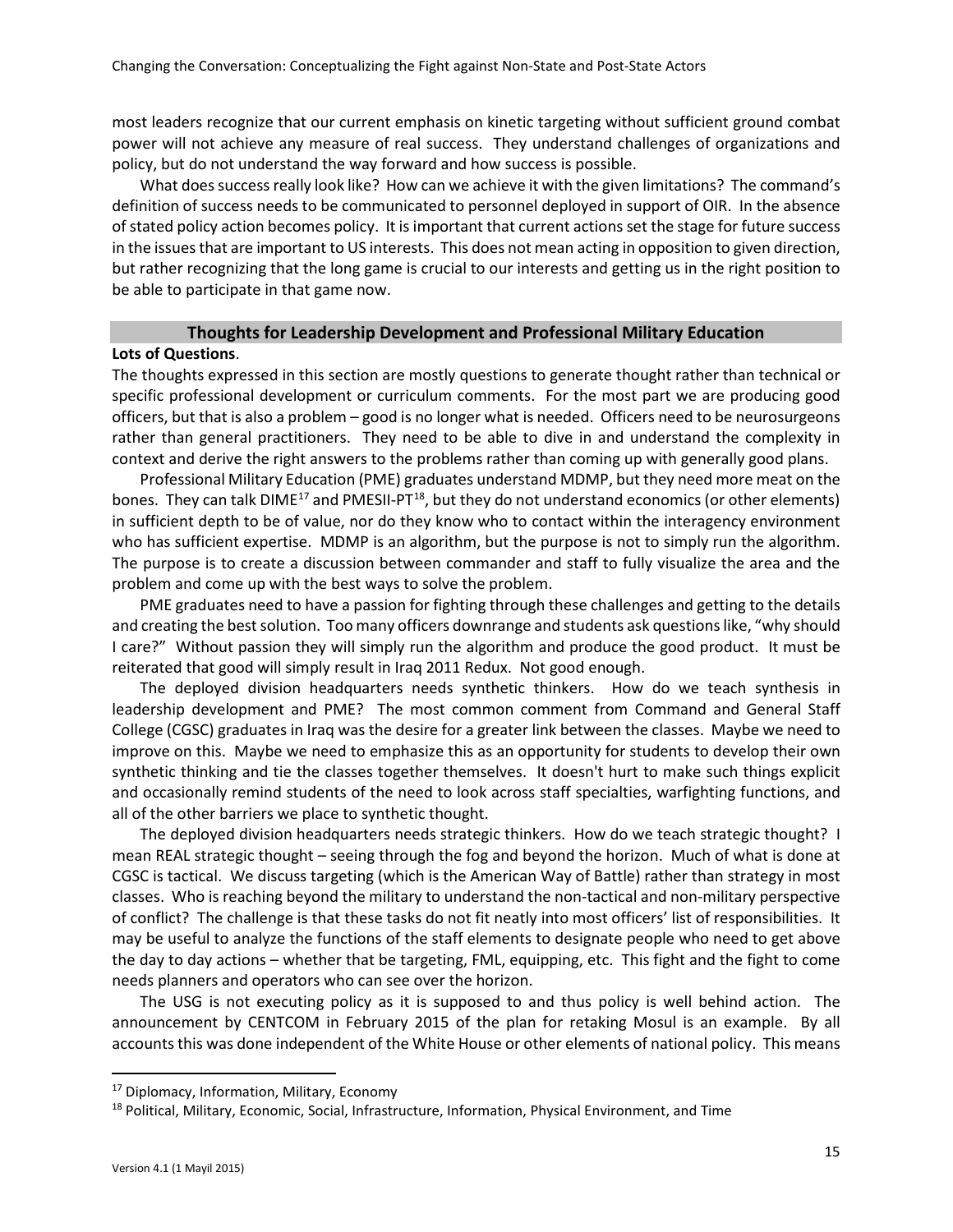that deployed divisions need to have eyes on the policy implications of nearly everything said and done. Who is doing that for the Chief of Staff? Or is the responsibility for all of this on one position. There should be multiple eyes looking at this angle on slides prepared and briefings presented. Consistently improving relations with an embassy can assist this process, but who are the ones improving that relationship? Are we empowering our students to even know who to talk to in the interagency or how to address these issues? Many officers downrange and students at our schools simply say this is someone else's responsibility (DoS, embassy, somebody higher ranking or somewhere else, etc.). That is not good enough.

### **Think**

The deployed division headquarters needs a Red Team. This gets at the idea of who is thinking outside your box. The point is who is thinking a little different than all the others – the misfit toys.

An example of misfit toy thought: We were targeting any large concentration of fighters coming against the Kurds. We thought these guys were mostly individuals taken from the streets of Mosul and thrown together to fight. They seemed to not have command and control and seemed unsophisticated. If they were poorly trained civilians thrown into the fight then an alternative might be to engage them non-lethally. Drop leaflets on them rather than a 500 pound bomb. Maybe they will surrender. Maybe they will give us intel. Maybe they will fight to go back in and protect their families. Maybe not, but we don't know yet.

Many "out of the box" ideas can be bad, but some are good and can be game-changers. Who is doing the out of the box thinking? I was unaware of any formally trained Red Cell personnel in Iraq. It seems as if too many people are overwhelmed by the daily grind to think independently and creatively. It isn't because of a lack of smart people. Are we teaching the students to think outside the boxes of the US Army, DoD, USG, coalition, interagency?

Engagement strategy applies within DoD and the interagency environment – CJFLCC-I personnel have counterparts in CJTF, US Embassy, and coalition partners. Engagements and relationship developing in those environments is just as important as with the Iraqis. This needs to be taught during PME. It isn't about RFIs, it is about relationships and they need to be developed and built all the time – not just with their classmates in staff group XX.



#### **Learning personnel and organizations – we are ignorant.**

Develop and sustain a professional development program in theater that informs about Iraq, Da'ash, interagency environment, coalition, etc. If we think of this as a unit run on a track then yes, people are running fast (very busy), but we are running fast out in front of the Iraqis. We will not motivate our counterparts by lapping them. An hour a week that removes ignorance may pay off with greater coordination and cooperation.

We need to correct this before we enter theater. How do we inform students and leaders and remove ignorance during PME and leader development? Are visiting lecturers doing this for students/leaders or are the speakers simply talking about parts of the military or organizational behavior? Understanding the army and organizational behavior are important, but students need to hear things that challenge their "boxes" and present different (sometimes radically so) perspectives of the problems at hand. Students also need to learn and be exposed to ways of developing programs for creative thinking while in the fight as they will still be ignorant regardless of the quality of the pre-deployment development program.